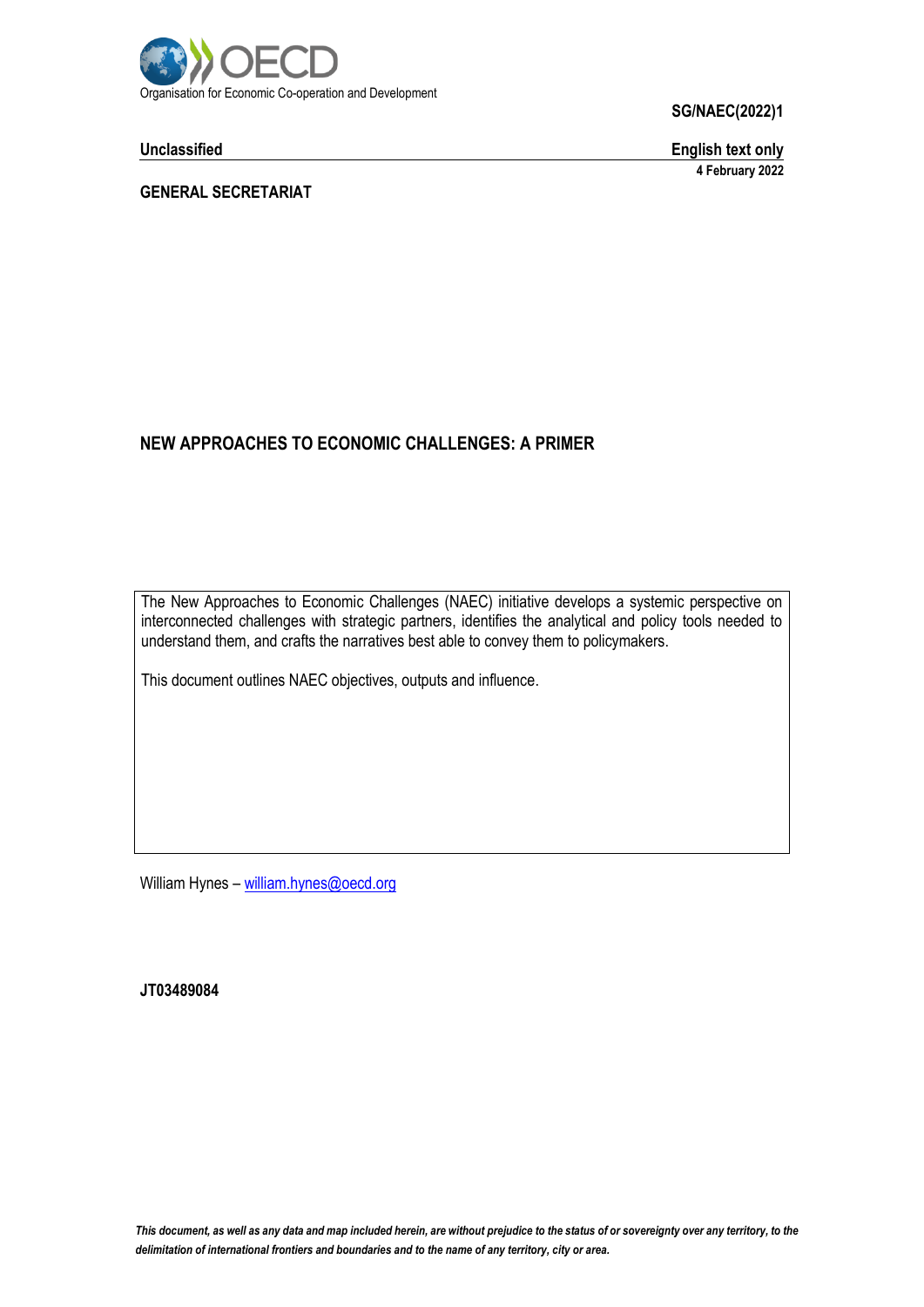# **NEW APPROACHES TO ECONOMIC CHALLENGES: A PRIMER**

## *NAEC provides a necessary "challenge" function at the OECD…*

Modern crises arise out of complex interactions of factors. During the Global Financial Crisis, the ability to correctly identify mounting risks was hindered by inadequate analytical approaches, a high degree of groupthink, intellectual capture, and a general mind-set that a major crisis in large advanced economies was unlikely (IEO, 2011). Weak internal governance, lack of incentives to work across units and raise contrarian views, and a review process that did not "connect the dots" compounded these problems. The OECD created the New Approaches to Economic Challenges (NAEC) Initiative in 2012 to respond to these problems offering a space to debate, critique and discuss different policy alternatives, systems thinking to break down silos, new approaches and techniques to build buffers, safeguards and resilience.

#### *…keeping the OECD ahead of the curve…*

Th[e 2019 NAEC Conference Averting Systemic Collapse](https://www.oecd.org/naec/averting-systemic-collapse/) and its report *[Systemic Thinking for Policy Making](https://www.oecd.org/publications/systemic-thinking-for-policy-making-879c4f7a-en.htm#:~:text=In%20Systemic%20Thinking%20for%20Policy,shaping%20today)* concluded, "a new crisis could emerge suddenly, from many different sources, and with potentially harmful effects". The COVID crisis confirmed many of the predictions about how complex systems work and are subject to cascading failure. The pandemic has revealed deep fissures in the socio-economic system, which have been developing for a long time.

#### *…advancing fundamental action on systemic global challenges…*

The 2020 [NAEC annual meeting on Confronting Planetary Emergencies](https://www.oecd.org/naec/confronting-planetary-emergencies/) urged fundamental action on a range of systemic challenges. Irish President Michael D Higgins said the meeting had the potential "to offer real, transformative and even emancipatory solutions to so many of the economic and indeed social problems we face today, through your examination of alternatives that present a radical departure". The [2021 NAEC's Systemic Recovery conference](https://www.oecd.org/naec/a-systemic-recovery/) with Mark Carney, Gita Gopinath and Kenneth Rogoff was characterised as a [world summit on economics.](https://newforum.org/en/corona-crisis/weltgipfel-fuer-den-aufschwung-nach-corona/)

#### *…through inter-disciplinary analysis…*

NAEC inter-disciplinary analysis involving engineers, scientists, medical doctors, economists and lawyers has featured in some of the world's leading scientific journals. Articles on the economy have been published in non-traditional venues such as *Nature, Nature Physics, Nature Energy, Molecular Psychiatry and Neuron* and extensively profiled in media outlets such as the *Financial Times, The Atlantic, Forbes,* and *The Economist*. Martin Wolf wrote that NAEC had created much controversy, but it was "admirable that any international organisation is daring to do so at all. The crisis shows us why".

#### …*new approaches and techniques…*

NAEC is working with leading partners to develop innovative approaches applying insights and methods from agent-based modelling, behavioural neuroscience, contagion dynamics, network science, econophysics, and mathematics to policy questions spanning public health, economics, inequality, conflict, and other volatile dynamics. This contributes to a better understanding of the complexity and interaction of our economic, financial, social and environmental systems.

#### **…through an extensive and influential network**

NAEC has launched initiatives on systems thinking (with the International Institute of Applied Systems Analysis [IIASA] and the Santa Fe Institute), systemic resilience (with researchers from the US Army Corps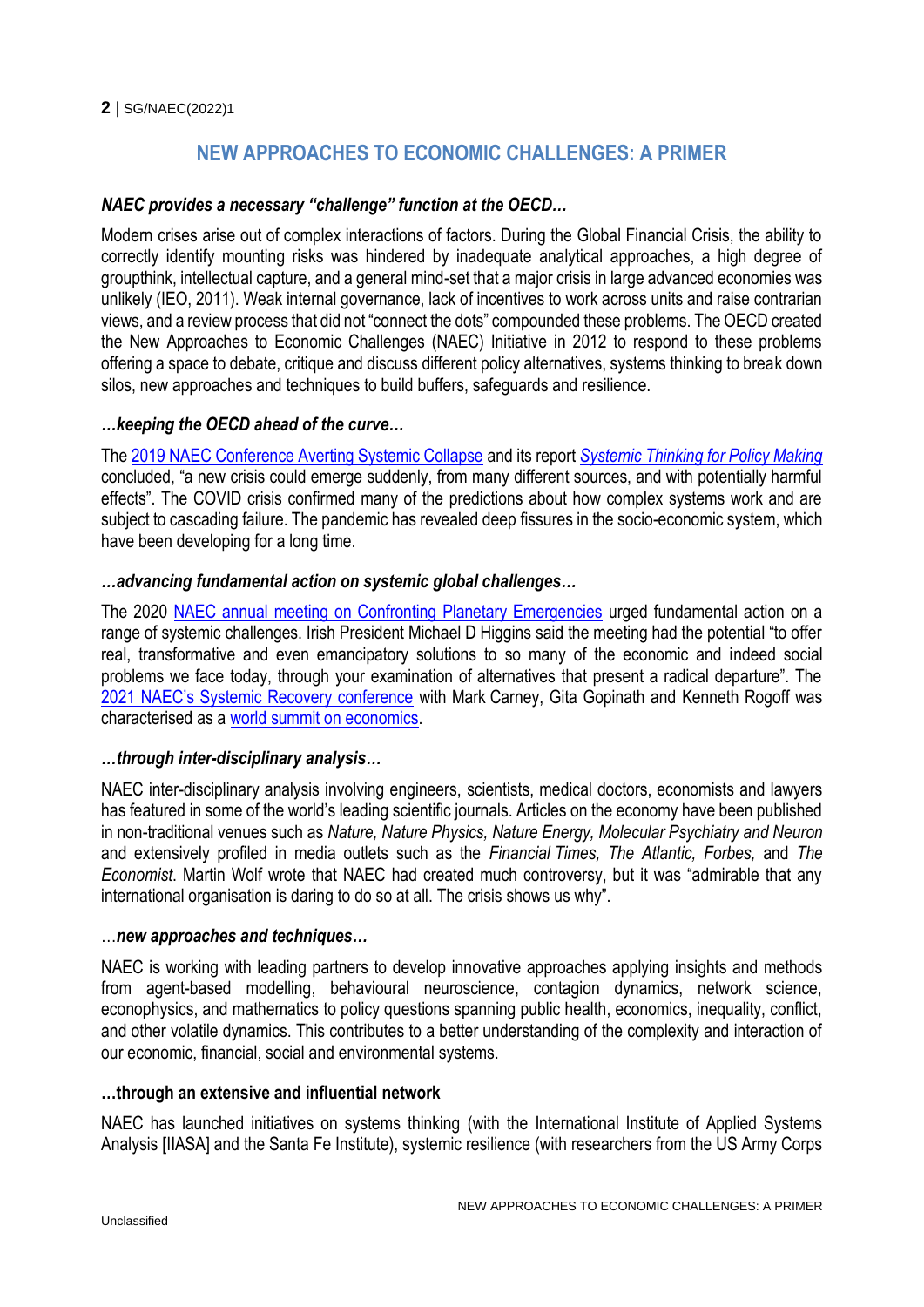of Engineers), neuroscience inspired policy and new analytical tools and techniques (with New York University, Institute for New Economic Thinking, Fields Institute, Rebuilding Macroeconomics and Ecole Polytechnique).

# *NAEC is unique in the international policy architecture …*

An Oxford Said Business School assessment found that NAEC was "unique and important on the International policy landscape". Forbes called it "the OECD's illustrious think tank", while Paul Krugman described it as a "skunkworks for economics and policy". NAEC has engaged many of the world's leading economists, including Nobel prize winners James Heckman, Robert Shiller, Michael Spence and Esther Duflo as well as other innovative thinkers from other disciplines.

#### *…improving policy advice…*

NAEC has catalysed a debate across the OECD and beyond on revising, updating, and improving policy thinking and action. Involving OECD Committees, Directorates and representatives of Member Governments the Initiative develops a systemic perspective on interconnected challenges with strategic partners, identifies the analytical and policy tools needed to understand them, and crafts the narratives best able to convey them to citizens and policymakers.

#### **…by providing new conceptual frameworks…**

NAEC has developed a systemic resilience framework beginning in 2018 by reviewing activities in the OECD. This approach has been widely applied by policy communities. For instance, responding to the Covid Emergency, the OECD Health Committee is currently analysing health system performance "using a resilience framework used successfully at the OECD as part of the New Approaches to Economic Challenges initiative, which considers the stages in a cycle of disruption". The report for G7 on international systems used a modified version of the framework and it has been used and cited elsewhere in multiple Directorates. The systems approach developed through the OECD-IIASA Task Force has also influenced much OECD work including the climate and economic resilience horizontal project.

#### *…on Member country priorities…*

Policymakers throughout the OECD are now acutely aware of the need for new approaches to the deep economic problems the world faces today. Over the last decade, NAEC has helped develop and disseminate much new and innovative economic thinking. An analysis of citations of NAEC publications in OECD analysis and flagship publications highlights considerable use and influence of NAEC.

#### *…such as shock-proofing value chains…*

NAEC has worked with the Open Markets Institute (OMI) to discuss approaches to shock-proof humanmade systems. This work has been informed by academics sharing their lessons from the Covid-19 [pandemic,](https://www.oecd.org/naec/exit-strategies-and-lessons-from-covid-19/) on issues such as disruptions in supply chains, semiconductor shortages, state aid, and surging geopolitical tensions. Enhanced competition can help stabilise complex economic systems, support democratic frameworks, and strengthen national security policies. Through more effective forms of cooperation, democracies can work together to manage common risks better and boost innovation and technological advances to benefit all.

#### *…and addressing the climate crisis*

NAEC explores the interlinkages between economic systems and climate stressors and recently published papers on [resilience and sustainability in Post-Glasgow Economies,](https://www.mdpi.com/2071-1050/13/23/13415) the [trade-offs between resilience and](https://www.nature.com/articles/s41560-021-00913-7?proof=t+target%3D)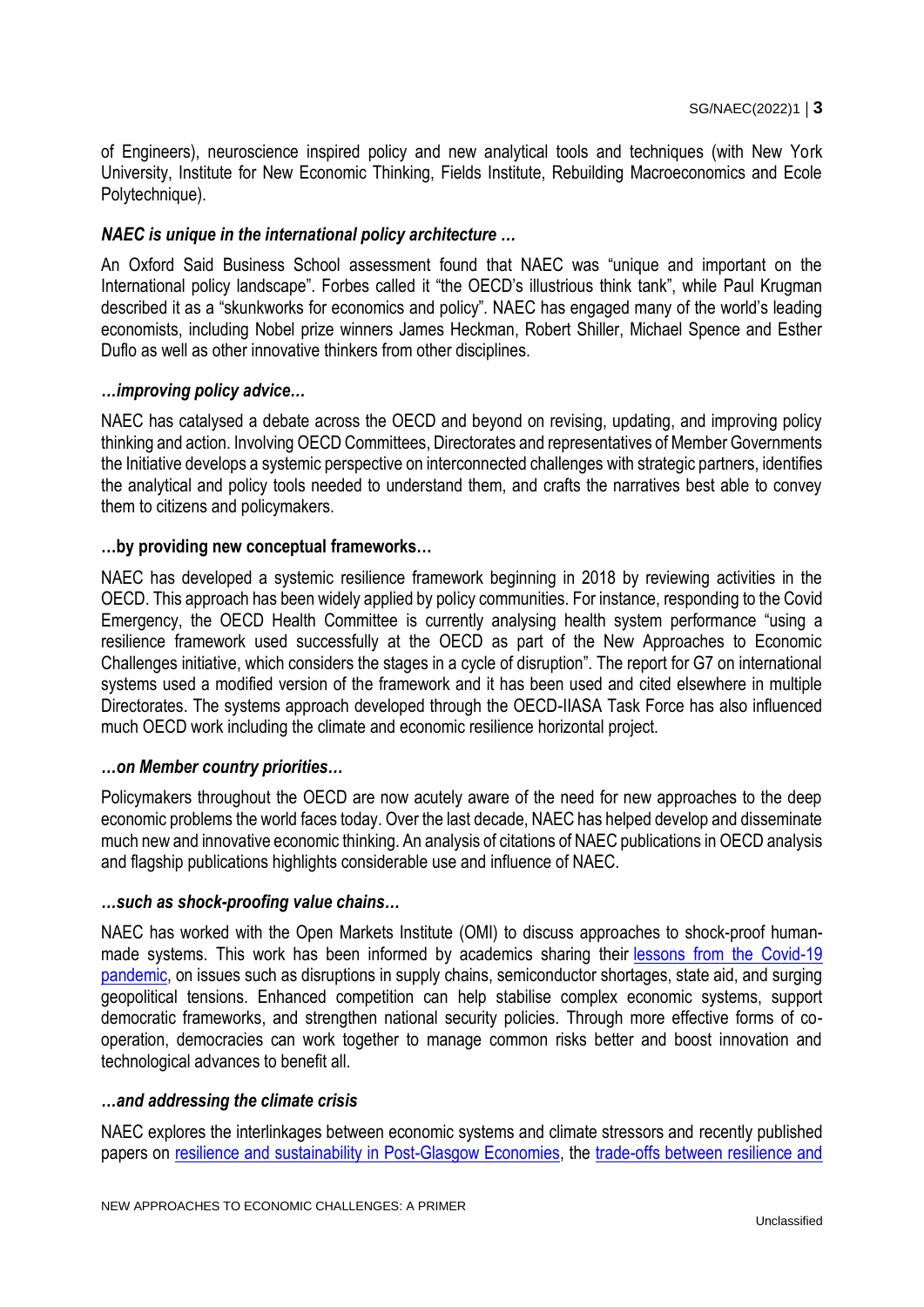[efficiency](https://www.nature.com/articles/s41560-021-00913-7?proof=t+target%3D) in energy system design in response to climate shocks and [digital technologies can enhance](https://www.sciencedirect.com/science/article/pii/S2212096321001169)  [climate resilience of critical infrastructure.](https://www.sciencedirect.com/science/article/pii/S2212096321001169) It contributes these insights to the horizontal project on climate and economic resilience led by the Environment Directorate. It also examines restructuring systems for a just transition to sustainability; and managing the financial implications of the transition to low-carbon economies.

#### **NAEC represents good value for money for Members…**

NAEC has delivered considerable output on a relatively small budget of less than EUR 300,000 per year in part one funding. Several countries, including Sweden, Netherlands, Austria and Switzerland, have provided additional support on specific priorities. High-level political leaders including heads of state have joined NAEC discussions from Ireland, Estonia, New Zealand, Spain and the EU. NAEC has explored linking NAEC discussions to the networks and structures of policymaking through the [Government Economists for New](http://www.oecd.org/naec/genesys)  [Economic Systems \(GENESYS\).](http://www.oecd.org/naec/genesys)

## **…but requires unorthodox governance**

While Members agreed to eliminate formal governance for NAEC in 2016 in order to transform it into an "essential function" to provide the space for critique, debate and experimentation, the Friends of NAEC, cochaired by Ambassadors from Greece, Mexico and Japan, continues to guide the initiative and link it to Member priorities.

#### **For more on NAEC:**

[NAEC papers and publications](https://www.oecd.org/naec/genesys/NAEC-papers-and-publications-since-2020.pdf) [Media Coverage of NAEC](https://www.oecd.org/naec/naec-in-the-news/) [NAEC Information Note](https://www.oecd.org/naec/genesys/Briefing-Note_New-Approaches-to-Economic-Challenges.pdf)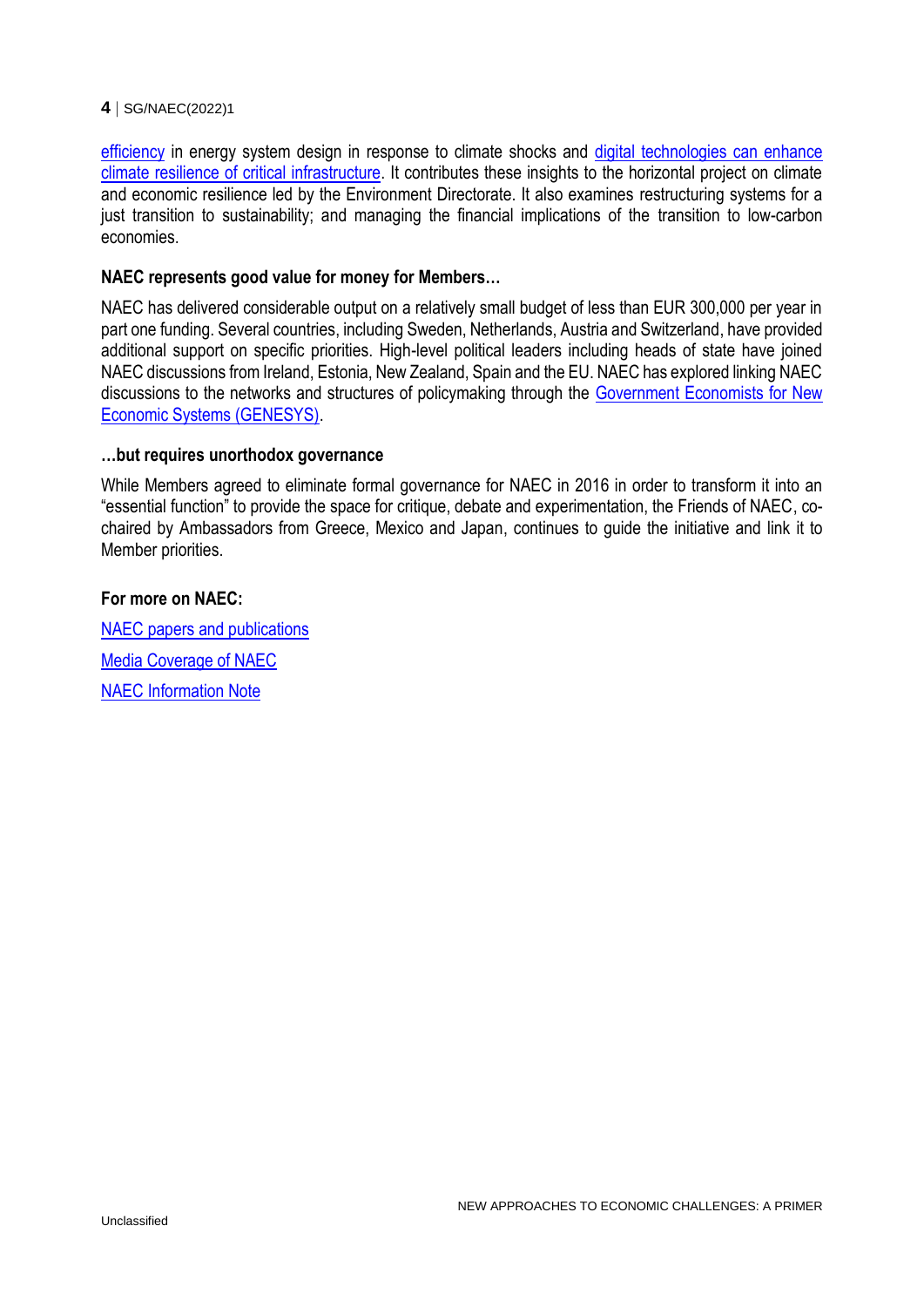# **Annex 1**

# **NAEC reports**

**A Systemic Recovery** (forthcoming)

**[The Financial System](https://www.oecd-ilibrary.org/finance-and-investment/the-financial-system_d45f979e-en)** (OECD, 2020)

**Beyond Growth - [Towards a New Economic Approach](https://www.oecd-ilibrary.org/economics/beyond-growth_33a25ba3-en)** (OECD, 2020)

[**Jenseits des Wachstums - [Auf dem Weg zu einem neuen ökonomischen Ansatz](https://www.boell.de/de/2021/02/01/jenseits-des-wachstums?dimension1=division_stift)** (German translation by Heinrich Böll Foundation)]

**Systemic Thinking for Policy Making - [The Potential of Systems Analysis for Addressing Global](https://www.oecd-ilibrary.org/governance/systemic-thinking-for-policy-making_879c4f7a-en)  [Policy Challenges in the 21 Century](https://www.oecd-ilibrary.org/governance/systemic-thinking-for-policy-making_879c4f7a-en)** (OECD, 2020)

# **Articles in Journals**

#### **Systemic Resilience in Economic Systems: By Design or by Intervention?**

William Hynes, Alan Kirman, Benjamin D. Trump, Andrew Haldane, Igor Linkov (forthcoming at *Nature Physics*)

**[Digital technologies can enhance climate resilience of critical infrastructure](https://reader.elsevier.com/reader/sd/pii/S2212096321001169?token=D27A96C50F362B183E87A8C5CE6F94D95FD7CE36BFC96A1A4943898412813A3D6F2889D1773837E5A084F5C5944AFB17&originRegion=eu-west-1&originCreation=20220105104009)** *Climate Risk Management* (2022)

**[Exploring the Convergence of Resilience Processes and Sustainable Outcomes in Post-COVID,](https://www.mdpi.com/2071-1050/13/23/13415)  [Post-Glasgow Economies](https://www.mdpi.com/2071-1050/13/23/13415)** *Sustainability* (3 December 2021)

**[Building resilience will require compromise on efficiency](https://www.nature.com/articles/s41560-021-00913-7)** *Nature Energy* (20 October 2021)

**[Deep Institutional Innovation for Sustainability and Human Development](https://doi.org/10.1080/02604027.2021.1929013)** *World Futures: The Journal of New Paradigm Research* (24 June 2021)

**[A Systemic Socio-ecological Recovery from Covid-19](https://journals.sagepub.com/eprint/SZS6XKQHVTGRVNDFVVYZ/full)** *Global Social Policy* (6 June 2021)

**[Building Brain Capital](https://www.oecd.org/naec/brain-capital/Neuron-Building-Brain-Capital.pdf)** *Neuron* (5 May 2021)

**[The Brain Economy](https://www.oecd.org/naec/naec-in-the-news/RSA_The_Brain_Economy.pdf)** *RSA Journal* (December 2020)

**[Resilient Financial Systems Can Soften the Next Global Financial Crisis](https://www.tandfonline.com/doi/full/10.1080/05775132.2020.1822660)** *Challenge* (October 2020)

**[A Brain Capital Grand Strategy: toward economic reimagination](https://www.nature.com/articles/s41380-020-00918-w#citeas)** *Molecular Psychiatry* (26 October 2020)

**[Bouncing forward: a resilience approach to dealing with COVID-19 and future systemic shocks](https://link.springer.com/article/10.1007/s10669-020-09776-x)** *Environment Systems and Decisions* (25 May 2020)